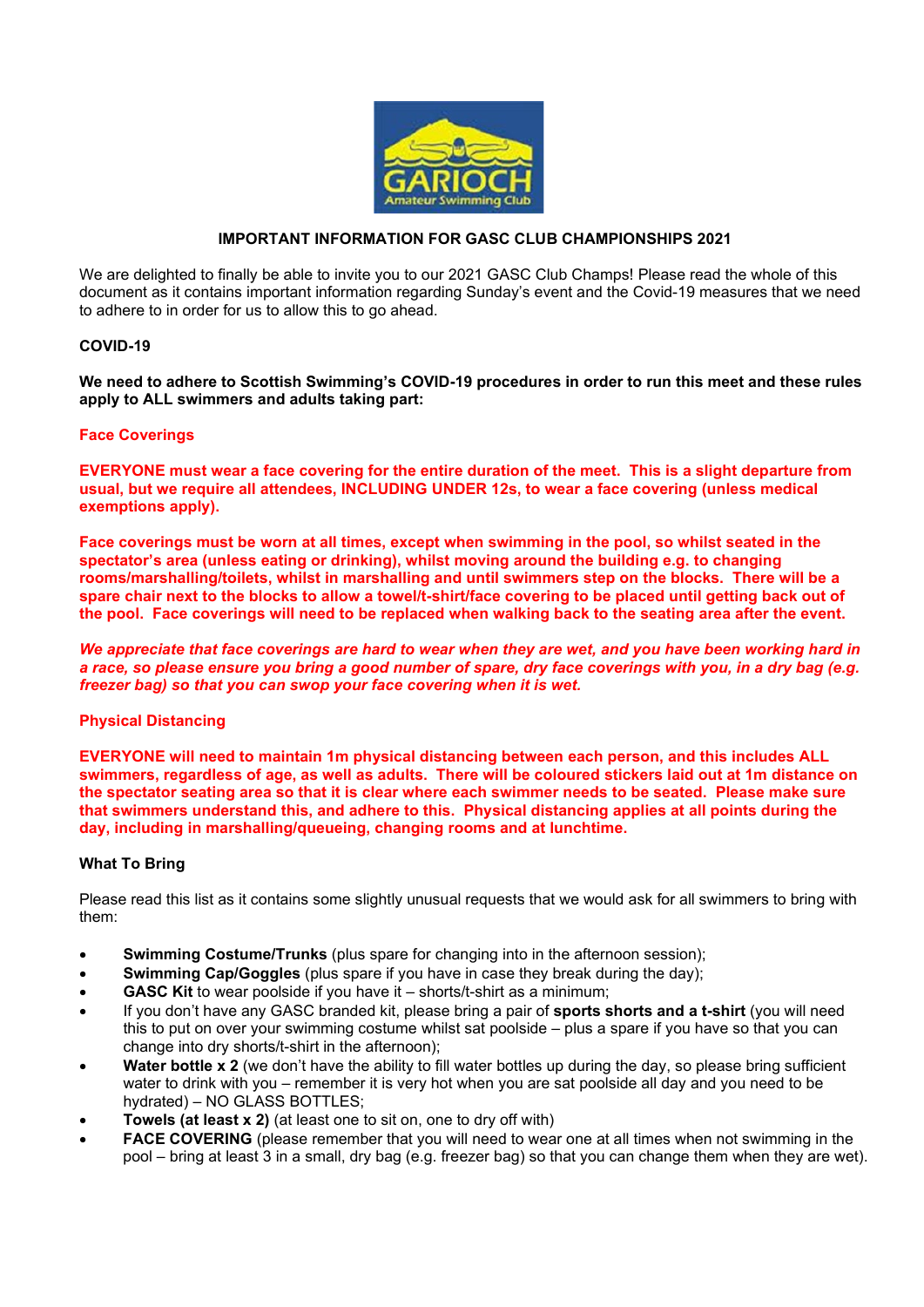- **Clean shoes e.g. sliders/flip flops/crocs/trainers** for wearing poolside to prevent slips and trips these MUST be clean and only for indoor use. All outdoor shoes MUST be removed before you go into the changing rooms.
- **Pyjamas** these should be close fitting and for wearing in the swimming pool please bring a plastic bag to put the wet pyjamas in to take home!
- **Felt tip pens or colouring pencils** you will need these for one of the activities we will be doing but due to Covid restrictions we need to ensure that everyone has their own supply as we cannot allow these to be shared.
- **A clipboard (or something equivalent to lean on)** for dry side use only it won't be used in the pool but will be used to ensure we don't get the paper wet! Again, we can't allow these to be shared, so we need to make sure everyone has something to lean on.
- **Healthy snacks** for eating during the session ideally in a bag/tupperware box. Cereal bars, fresh/dried fruit, digestive biscuits etc. etc. No chocolate/crisps/fizzy drinks. Swimming is hungry work!
- **Packed lunch** for lunchtime this will be eaten in the Community Campus canteen/lunch hall (e.g. pasta, rice, sandwiches, salad, yoghurt, fruit etc.). Don't forget a drink with your lunch.

Please remember - no mobile phones or photos.

All of the above can be taken poolside in a small rucksack/tote bag/reusable shopping bag etc.

# **Volunteers**

Thank you to everyone who has signed up to help run the meet. Unfortunately we have to minimise the numbers of adults we have poolside due to physical distancing requirements, and so we haven't been able to allocate everyone a role. A separate email will be issued with details of the role that you have been allocated to.

Please could all poolside volunteers just wear their white t-shirt (if you don't have a GASC white t-shirt, then just a white top or pale coloured top will be fine). Remember that it gets very hot poolside so please wear something comfortable (shorts/cropped trousers etc.). Don't forget your to bring your poolside shoes, water bottle, pen/clipboard and face covering.

**For morning volunteers**, please arrive at 8.30am and make your way into the Community Campus canteen/lunch hall, remembering to sanitise your hands upon arrival and maintaining 1m physical distancing. We should be finished by approximately 12.30pm.

**For afternoon volunteers**, please arrive at 1.30pm and make your way into the Community Campus canteen/lunch hall, remembering to sanitise your hands upon arrival and maintaining 1m physical distancing. We should be finished by approximately 4.30pm.

Please could **lunchtime volunteers** arrive at 12noon, making your way into the Community Campus canteen/lunch hall. There is no requirement to wear anything specific, but please remember to sanitise your hands upon arrival and maintain 1m physical distancing. For lunchtime volunteers, we will hopefully be finished by 1pm.

# **Arrival Time**

Swimmers are to arrive at the pool by 8:15am on Sunday 9<sup>th</sup> January. When you arrive, please make your way to your allocated team area outside. We need to manage the flow of people within the building and so will be entering by team (see attached map for meeting locations):

- Bennachie Beasts Team 1
- Don Devils Team 2
- Ury Unicorns Team 3

The morning session will begin with a quick warm-up before starting some fun races!

When your team has been called to enter the building, please ensure you put your face covering on, sanitise your hands before entering, and remove your outdoor shoes before entering the changing rooms. Quickly change into your swimsuit, shorts and t-shirt, put your indoor pool shoes on and place your belongings in a locker. PLEASE DO NOT LEAVE BELONGINGS IN THE CUBICLES. Take your poolside bag with you and line up to go poolside.